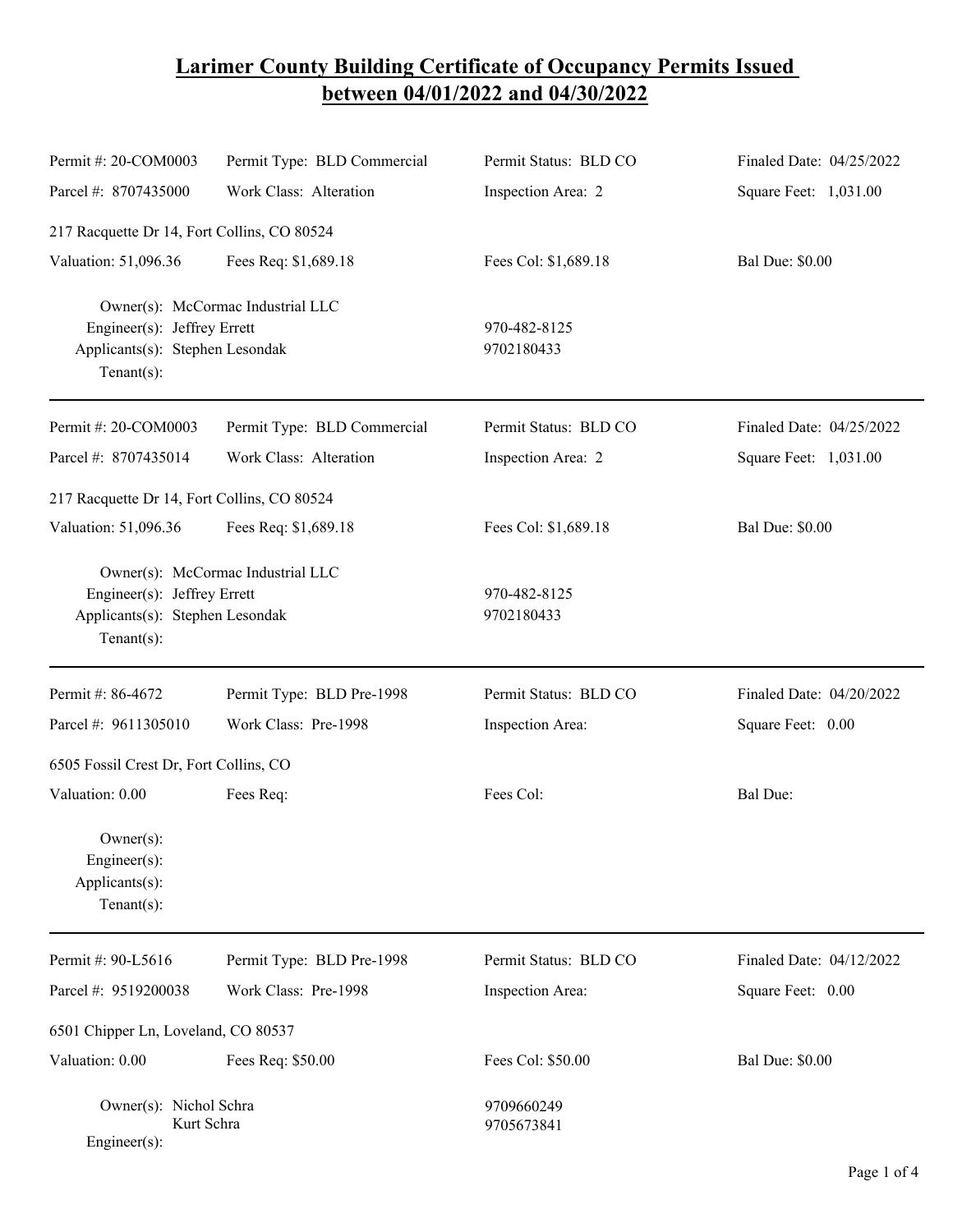| Applicants(s): Kurt Schra<br>$Tenant(s)$ :                                                             |                                                                   | 9705673841                               |                          |
|--------------------------------------------------------------------------------------------------------|-------------------------------------------------------------------|------------------------------------------|--------------------------|
| Permit #: 21-RES0476                                                                                   | Permit Type: BLD Residential                                      | Permit Status: BLD CO                    | Finaled Date: 04/04/2022 |
| Parcel #: 9912000047                                                                                   | Work Class: Conversion to Dwelling<br>Unit                        | Inspection Area: 1                       | Square Feet: 2,547.00    |
| 12166 N County Road 15, Wellington, CO 80549                                                           |                                                                   |                                          |                          |
| Valuation: 126,229.32                                                                                  | Fees Req: \$9,324.28                                              | Fees Col: \$9,324.28                     | <b>Bal Due: \$0.00</b>   |
| Owner(s): Tim Singewald<br>Engineer(s): Wyatt Knutson<br>Applicants(s): Tim Singewald<br>$Tenant(s)$ : |                                                                   | 9705683170<br>970-472-6255<br>9705683170 |                          |
| Permit #: 22-RES0014                                                                                   | Permit Type: BLD Residential                                      | Permit Status: BLD CO                    | Finaled Date: 04/28/2022 |
| Parcel #: 3536307016                                                                                   | Work Class: Conversion to Short-Term Inspection Area: 4<br>Rental |                                          | Square Feet: 0.00        |
|                                                                                                        | 1615 Prospect Mountain Dr, Estes Park, CO 80517                   |                                          |                          |
| Valuation: 0.00                                                                                        | Fees Req: \$300.00                                                | Fees Col: \$300.00                       | <b>Bal Due: \$0.00</b>   |
| Owner(s): Cathy Gibb<br>Michael Gibb                                                                   |                                                                   | 7139075834<br>7138056067                 |                          |
| Engineer(s):<br>Applicants(s): Cathy Gibb<br>$Tenant(s)$ :                                             |                                                                   | 7139075834                               |                          |
| Permit #: 22-RES0099                                                                                   | Permit Type: BLD Residential                                      | Permit Status: BLD CO                    | Finaled Date: 04/25/2022 |
| Parcel #: 3536307006                                                                                   | Work Class: Conversion to Short-Term Inspection Area: 4<br>Rental |                                          | Square Feet: 0.00        |
| 333 Prospect Mountain Ct, Estes Park, CO 80517                                                         |                                                                   |                                          |                          |
| Valuation: 0.00                                                                                        | Fees Req: \$300.00                                                | Fees Col: \$300.00                       | <b>Bal Due: \$0.00</b>   |
| Owner(s): Gautam Mehrotra                                                                              |                                                                   | 9706908380                               |                          |
| Engineer(s):<br>Applicants(s): Gautam Mehrotra<br>Tenant $(s)$ :                                       |                                                                   | 9706908380                               |                          |
| Permit #: 19-RES0767                                                                                   | Permit Type: BLD Residential                                      | Permit Status: BLD CO                    | Finaled Date: 04/04/2022 |
| Parcel #: 3019405025                                                                                   | Work Class: New                                                   | Inspection Area: 5                       | Square Feet: 3,184.00    |
| 98 Yuki Dr, Red Feather Lakes, CO 80545                                                                |                                                                   |                                          |                          |
| Valuation: 222,437.88                                                                                  | Fees Req: \$8,573.90                                              | Fees Col: \$8,573.90                     | <b>Bal Due: \$0.00</b>   |
| Owner(s): Tom Rehberg<br>Engineer(s):                                                                  |                                                                   | 9704166392                               |                          |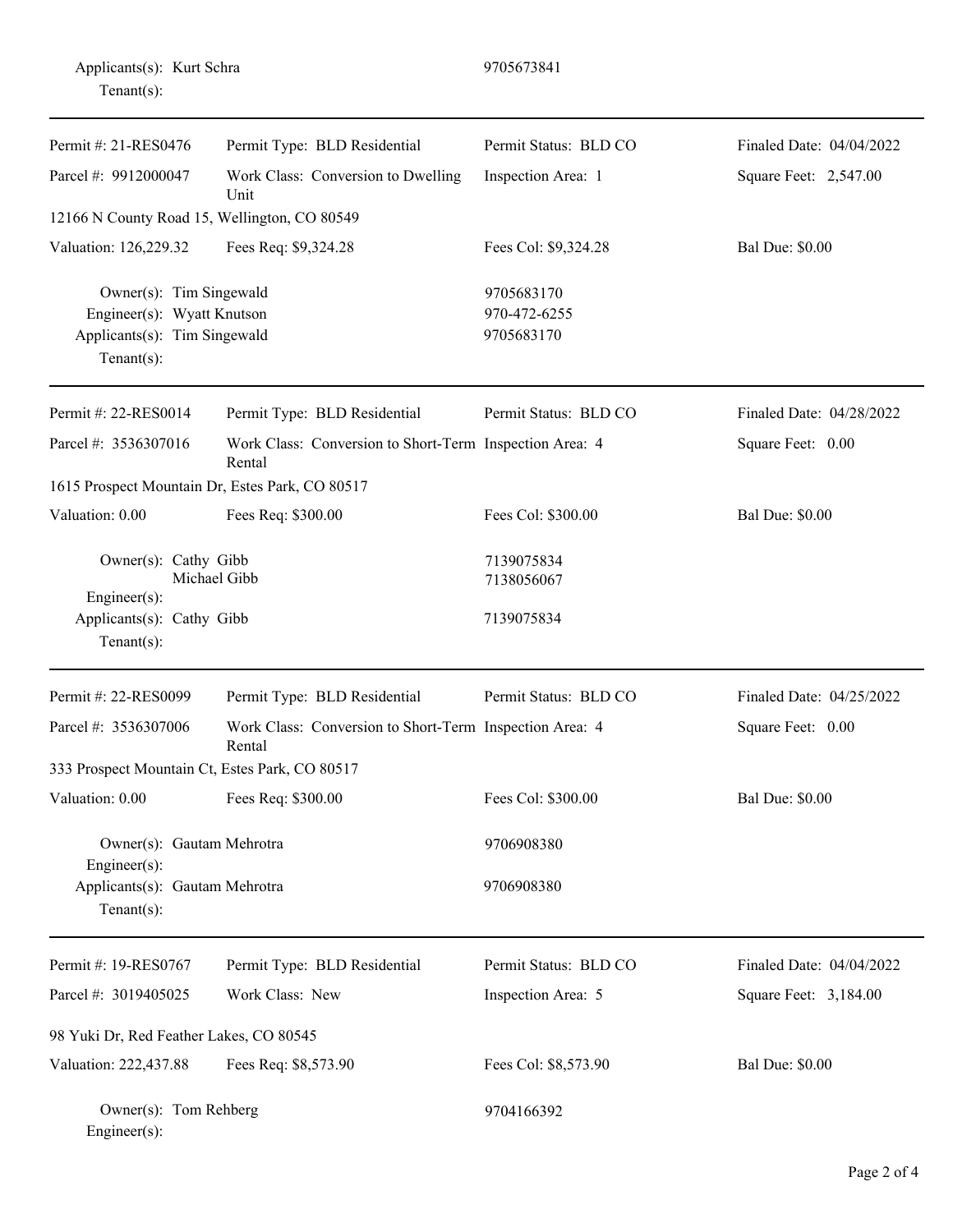| Applicants(s): Bearcat Carpentry Inc<br>Tom Rehberg<br>Tenant $(s)$ : |                              | 9706923598<br>9704166392 |                          |  |
|-----------------------------------------------------------------------|------------------------------|--------------------------|--------------------------|--|
| Permit #: 20-RES0578                                                  | Permit Type: BLD Residential | Permit Status: BLD CO    | Finaled Date: 04/12/2022 |  |
| Parcel #: 9416405011                                                  | Work Class: New              | Inspection Area: 3       | Square Feet: 8,176.00    |  |
| 539 Nesting Eagles Way, Berthod, CO 80513                             |                              |                          |                          |  |
| Valuation: 516,000.00                                                 | Fees Req: \$17,927.79        | Fees Col: \$17,927.79    | <b>Bal Due: \$0.00</b>   |  |
| Hart Family Trust<br>$Owner(s)$ :                                     |                              | 9708003007               |                          |  |
| $Engineering(s)$ :<br>Applicants(s): Jonathan Bopp<br>Tenant $(s)$ :  |                              | 9702906561               |                          |  |
| Permit #: 20-RES0356                                                  | Permit Type: BLD Residential | Permit Status: BLD CO    | Finaled Date: 04/01/2022 |  |
| Parcel #: 9418409011                                                  | Work Class: New              | Inspection Area: 3       | Square Feet: 7,454.00    |  |
| 754 Saltops Ct, Berthoud, CO 80513                                    |                              |                          |                          |  |
| Valuation: 352,270.32                                                 | Fees Req: \$13,108.90        | Fees Col: \$13,108.90    | <b>Bal Due: \$0.00</b>   |  |
| Owner(s): Karen Surbrugg<br>Richard Surbrugg                          |                              | 3034826951<br>3034826951 |                          |  |
| Engineer(s):<br>Applicants(s): Richard Surbrugg<br>Tenant $(s)$ :     |                              | 3034826951               |                          |  |
| Permit #: 18-RES0493                                                  | Permit Type: BLD Residential | Permit Status: BLD CO    | Finaled Date: 04/25/2022 |  |
| Parcel #: 0401000042                                                  | Work Class: New              | Inspection Area: 3       | Square Feet: 12,220.00   |  |
| 5067 S County Road 29, Loveland, CO 80537                             |                              |                          |                          |  |
| Valuation: 987,657.53                                                 | Fees Req: \$16,963.96        | Fees Col: \$16,963.96    | <b>Bal Due: \$0.00</b>   |  |
| Owner(s): Michael Hausman                                             | Grayson Industries LLC       | 3077576567               |                          |  |
| Engineer(s):<br>Applicants(s): Michael Hausman<br>Tenant $(s)$ :      |                              | 3077576567               |                          |  |
| Permit #: 21-RES0366                                                  | Permit Type: BLD Residential | Permit Status: BLD CO    | Finaled Date: 04/13/2022 |  |
| Parcel #: 3401121041                                                  | Work Class: New              | Inspection Area: 4       | Square Feet: 4,136.00    |  |
| 645 Ponderosa Ave, Estes Park, CO 80517                               |                              |                          |                          |  |
| Valuation: 650,000.00                                                 | Fees Req: \$15,067.60        | Fees Col: \$15,067.60    | <b>Bal Due: \$0.00</b>   |  |
| <b>Richardson Living Trust</b><br>$Owner(s)$ :                        |                              | 4806946163               |                          |  |